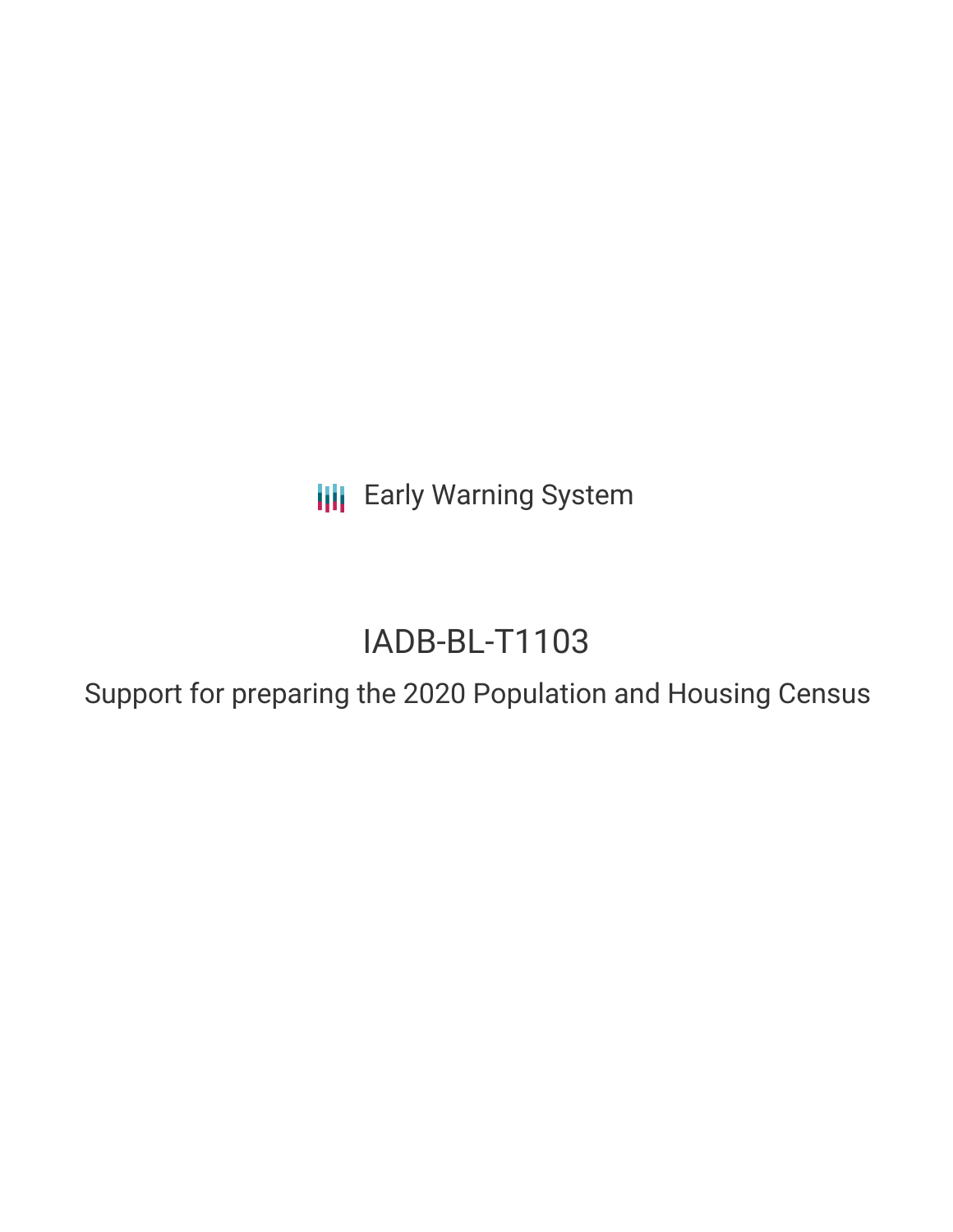

#### **Quick Facts**

| <b>Countries</b>               | <b>Belize</b>                          |
|--------------------------------|----------------------------------------|
| <b>Financial Institutions</b>  | Inter-American Development Bank (IADB) |
| <b>Status</b>                  | Active                                 |
| <b>Bank Risk Rating</b>        | U                                      |
| <b>Voting Date</b>             | 2018-12-07                             |
| <b>Borrower</b>                | <b>Government of Belize</b>            |
| <b>Sectors</b>                 | Communications, Law and Government     |
| <b>Investment Type(s)</b>      | Grant                                  |
| <b>Investment Amount (USD)</b> | $$0.25$ million                        |
| <b>Project Cost (USD)</b>      | $$0.25$ million                        |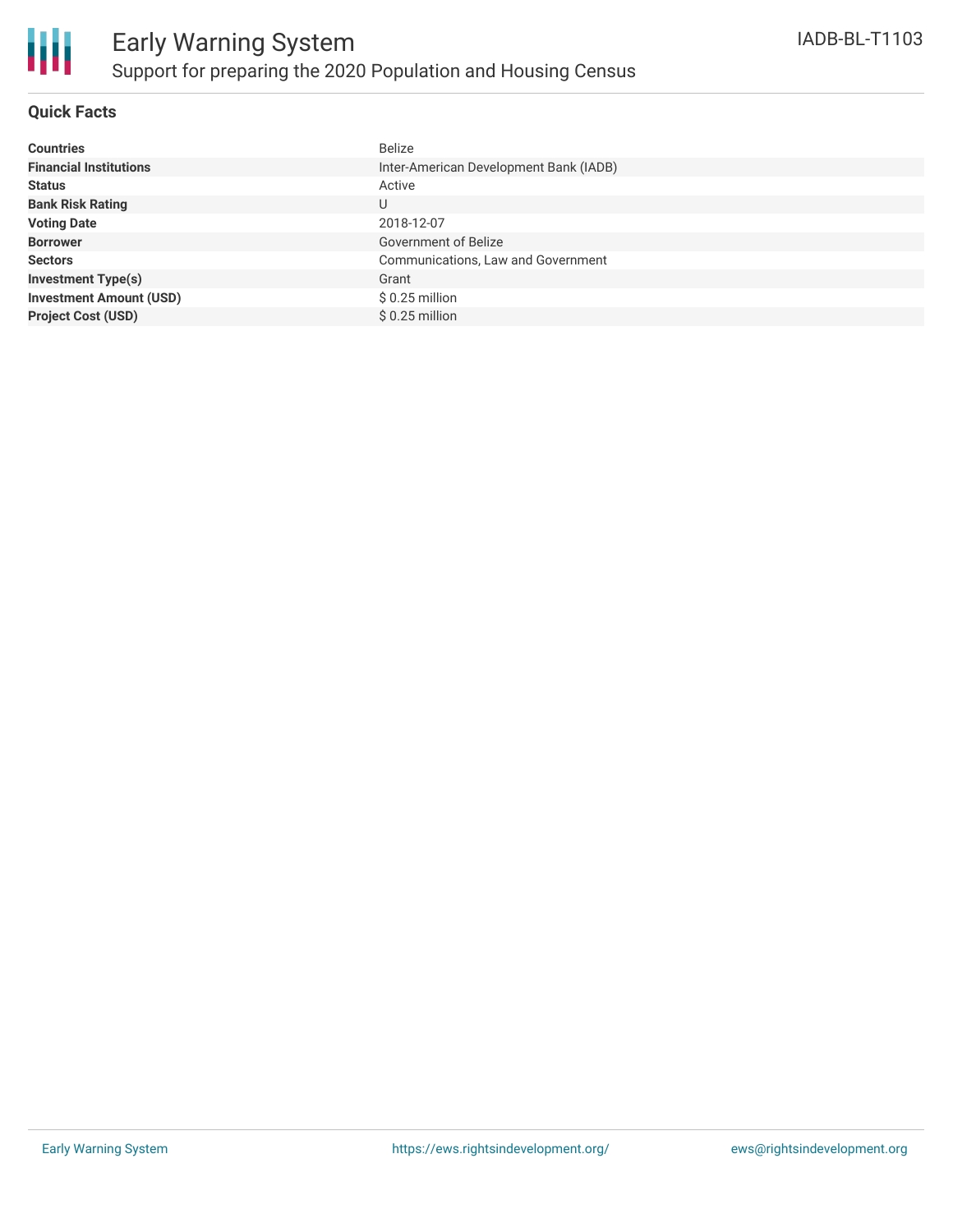

#### **Project Description**

According to the bank, the objective of the project is to contribute to the strengthening of Statistical Institute of Belize's statistical capacity to produce quality socio-economic and demographic data, in terms of reliability, timeliness and relevance. Components of the TC with the SIB include: i) improving census maps through satellite imagery; ii) providing training and piloting of electronic collection of census data; iii) training in data analysis.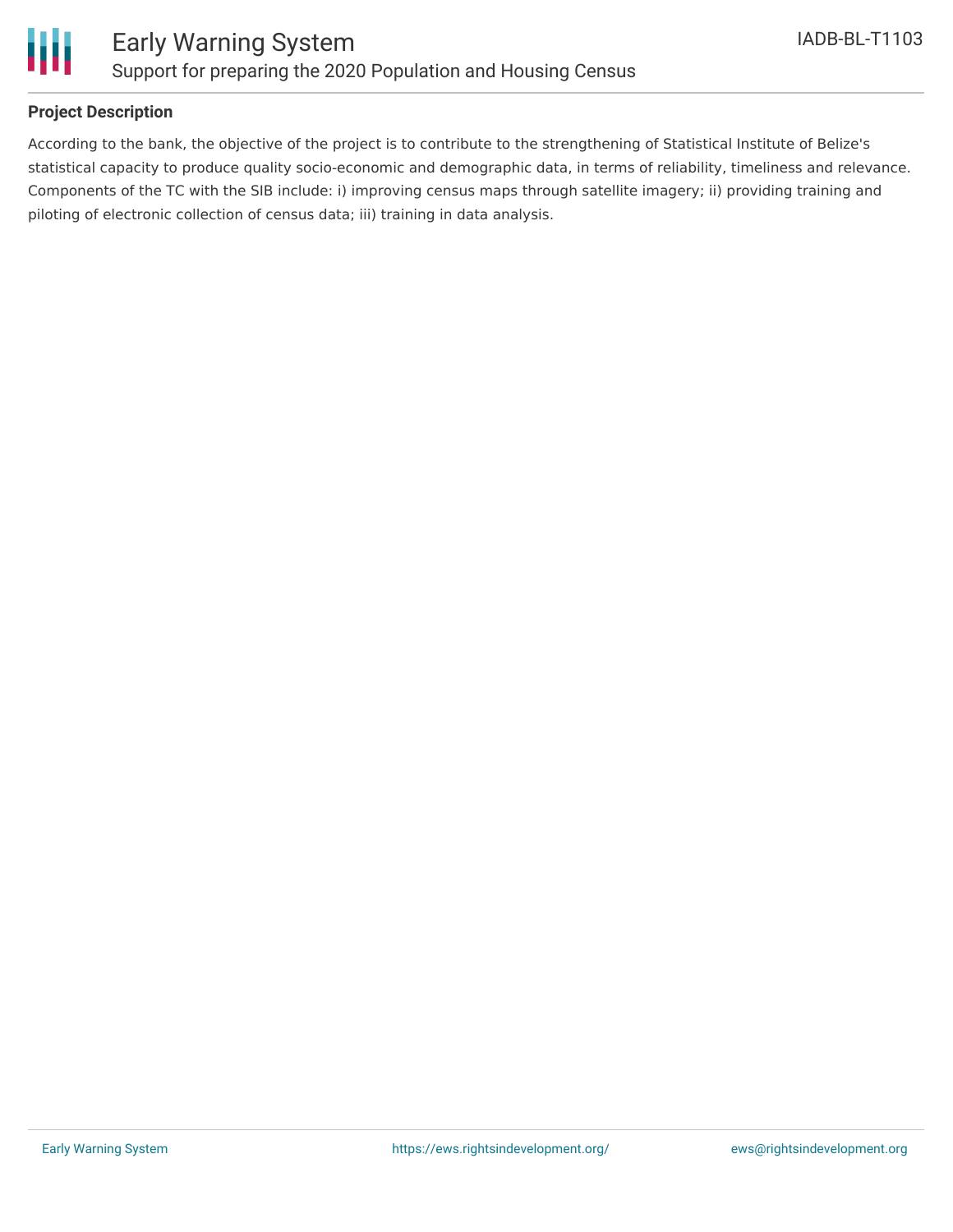

## Early Warning System Support for preparing the 2020 Population and Housing Census

#### **Investment Description**

• Inter-American Development Bank (IADB)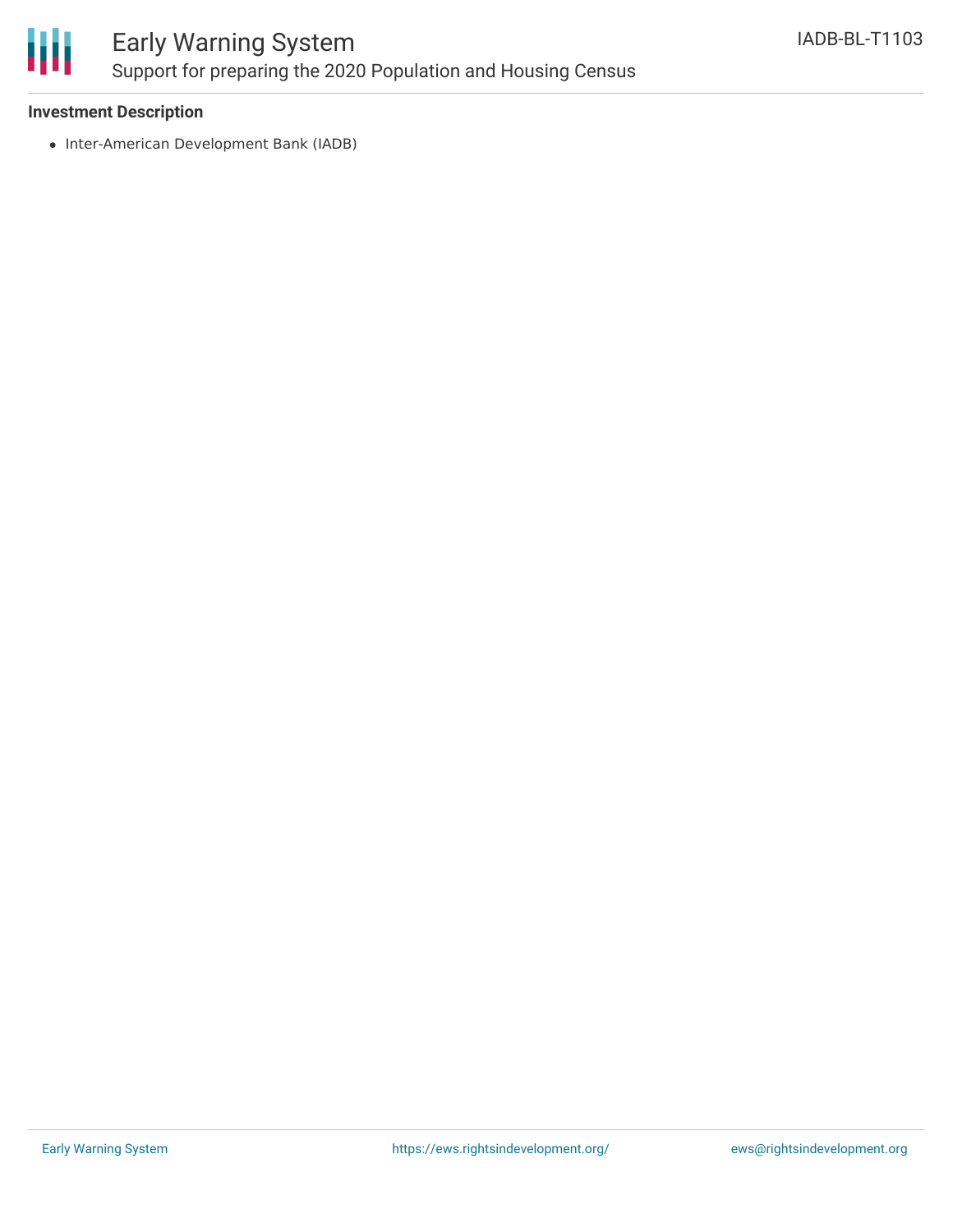### **Contact Information**

#### ACCOUNTABILITY MECHANISM OF IADB

The Independent Consultation and Investigation Mechanism (MICI) is the independent complaint mechanism and fact-finding body for people who have been or are likely to be adversely affected by an Inter-American Development Bank (IDB) or Inter-American Investment Corporation (IIC)-funded project. If you submit a complaint to MICI, they may assist you in addressing the problems you raised through a dispute-resolution process with those implementing the project and/or through an investigation to assess whether the IDB or IIC is following its own policies for preventing or mitigating harm to people or the environment. You can submit a complaint by sending an email to MICI@iadb.org. You can learn more about the MICI and how to file a complaint at http://www.iadb.org/en/mici/mici,1752.html (in English) or http://www.iadb.org/es/mici/mici,1752.html (Spanish).